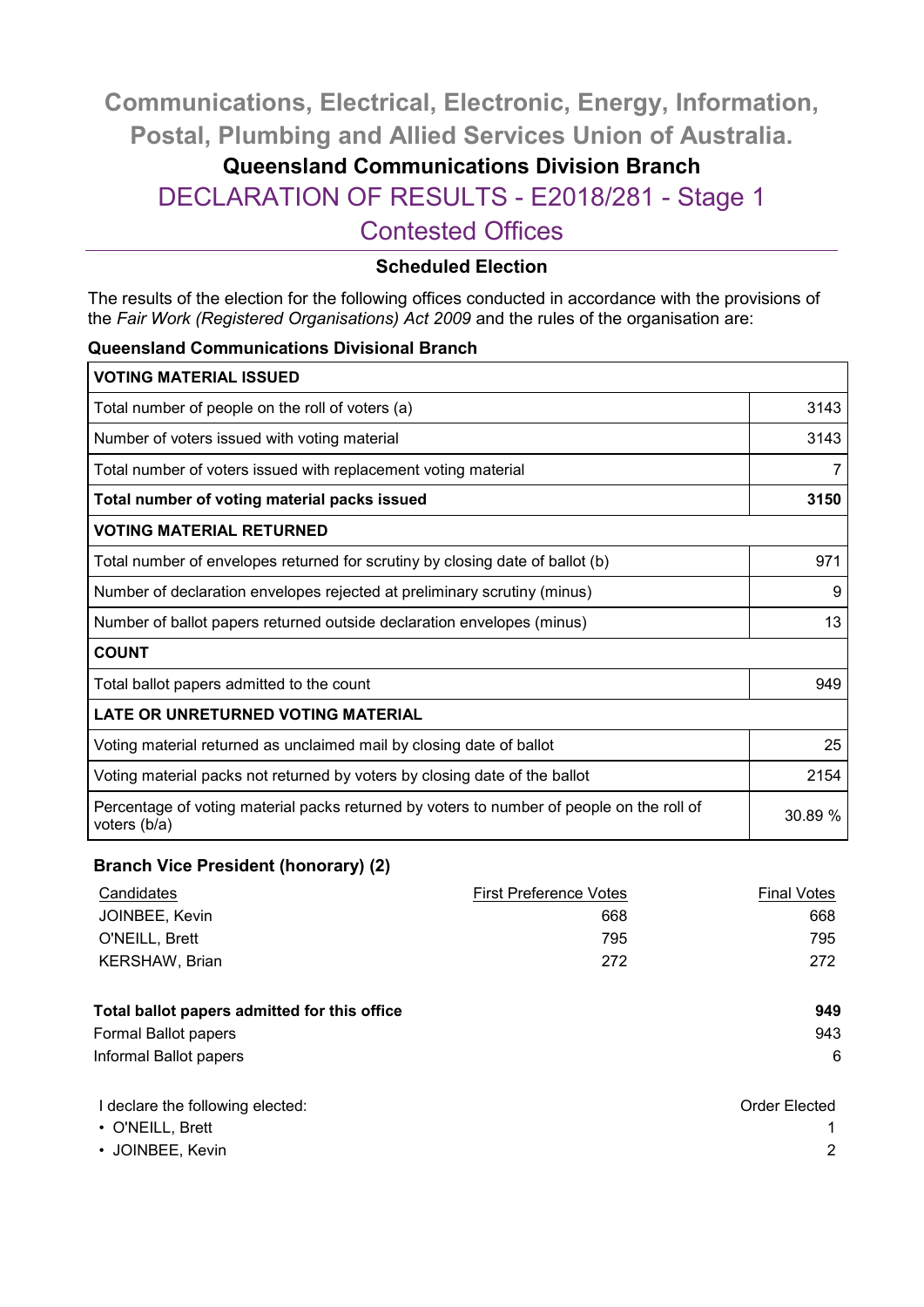#### **Queensland Communications Divisional Branch Telecommunications and Information Technology Industry Section**

| <b>VOTING MATERIAL ISSUED</b>                                                                             |             |
|-----------------------------------------------------------------------------------------------------------|-------------|
| Total number of people on the roll of voters (a)                                                          | 702         |
| Number of voters issued with voting material                                                              | 702         |
| Total number of voters issued with replacement voting material                                            | 0           |
| Total number of voting material packs issued                                                              | 702         |
| <b>VOTING MATERIAL RETURNED</b>                                                                           |             |
| Total number of envelopes returned for scrutiny by closing date of ballot (b)                             | 199         |
| Number of declaration envelopes rejected at preliminary scrutiny (minus)                                  | $\mathbf 0$ |
| Number of ballot papers returned outside declaration envelopes (minus)                                    | 0           |
| <b>COUNT</b>                                                                                              |             |
| Total ballot papers admitted to the count                                                                 | 199         |
| <b>LATE OR UNRETURNED VOTING MATERIAL</b>                                                                 |             |
| Voting material returned as unclaimed mail by closing date of ballot                                      | $\mathbf 0$ |
| Voting material packs not returned by voters by closing date of the ballot                                | 503         |
| Percentage of voting material packs returned by voters to number of people on the roll of<br>voters (b/a) | 28.35 %     |

#### **Divisional Executive Member (honorary) (1)**

| Candidates                                   | <b>First Preference Votes</b> | <b>Final Votes</b> |
|----------------------------------------------|-------------------------------|--------------------|
| TEMPLEMAN, Mark (Kiwi)                       | 112                           | 112                |
| KERSHAW, Brian                               | 86                            | 86                 |
|                                              |                               |                    |
| Total ballot papers admitted for this office |                               | 199                |
| Formal Ballot papers                         |                               | 198                |
| Informal Ballot papers                       |                               | 1                  |
|                                              |                               |                    |

I declare the following elected:

• TEMPLEMAN, Mark (Kiwi)

### **Divisional Conference Delegate (honorary) (1)**

| Candidates                                   | <b>First Preference Votes</b> | <b>Final Votes</b> |
|----------------------------------------------|-------------------------------|--------------------|
| TEMPLEMAN, Mark (Kiwi)                       | 106                           | 106                |
| KERSHAW, Brian                               | 92                            | 92                 |
|                                              |                               |                    |
| Total ballot papers admitted for this office |                               | 199                |
| Formal Ballot papers                         |                               | 198                |
| Informal Ballot papers                       |                               | 1                  |
|                                              |                               |                    |

I declare the following elected:

• TEMPLEMAN, Mark (Kiwi)